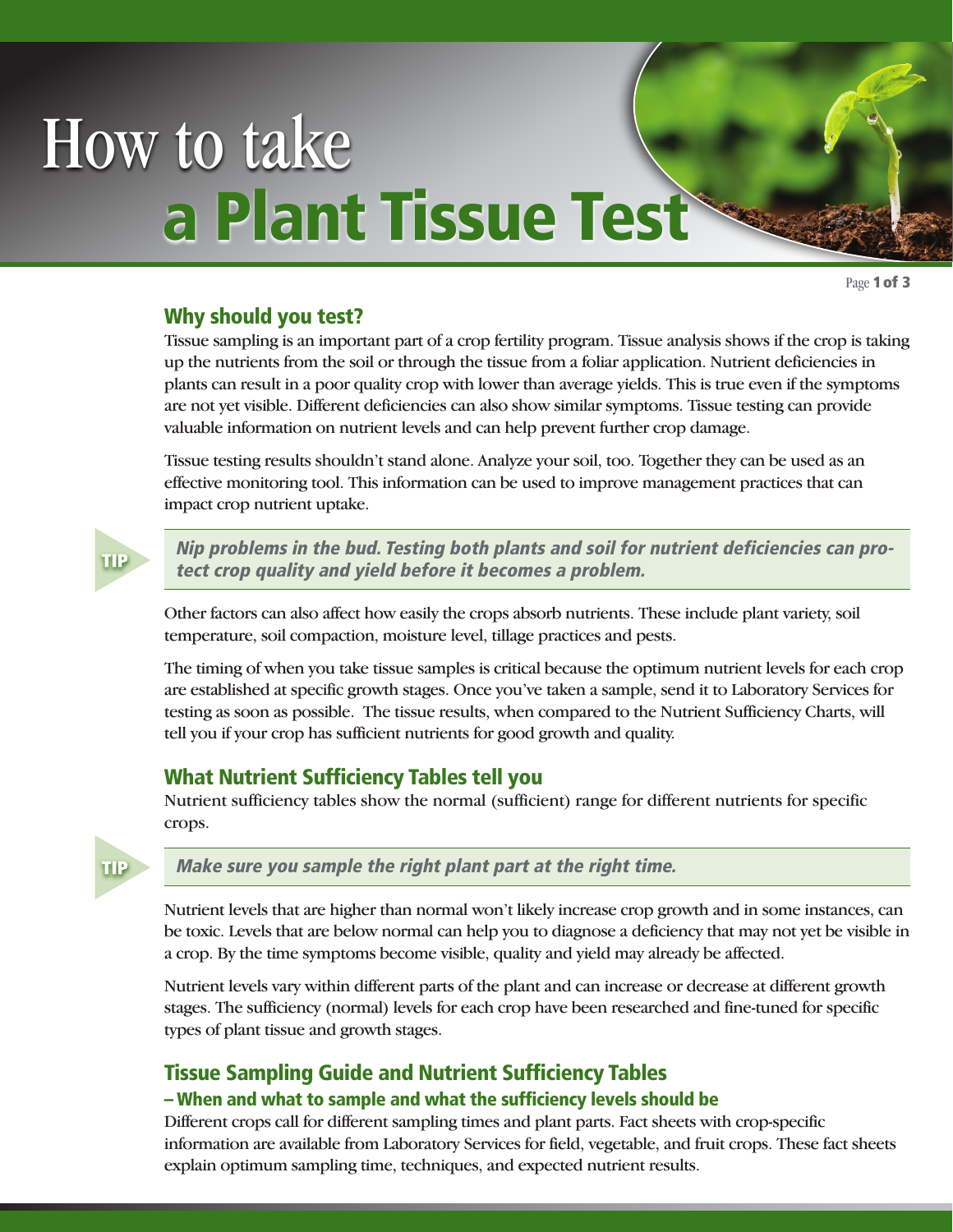# Taking Tissue Samples

TIP

Taking samples the right way the first time saves you time and money in the long run.

No matter what crop you want to sample, the general techniques are the same.

#### • Sample the right plant part at the right time

– Check the sufficiency table to make sure you take samples at the right growth stage. Take samples from 10 to 20 different areas of the field to make a final sample. Walk in a zigzag pattern across the field while taking samples. Don't sample from the border or shaded areas.

#### • Sample only mature leaves

– Don't include young leaves, old mature leaves, dead tissue, roots, stems, or soil material in the sample. Soil, debris and foliar fertilizers can be removed from leaves by rinsing with water. Make sure the leaves are patted dry before placing them in paper bags.

#### • Get large enough samples

– Sample sizes need to be large enough for Laboratory Services to grind a sample large enough for testing. Samples for large-leafed crops should contain 20 to 30 leaves. Small-leafed crops should have 40 to 50 leaves, or about two full compacted handfuls. Petiole or leaf stem samples should fill a sandwich-sized bag, approximately 100 to 150 petioles.



#### A good sample

- is taken from the right plant part at the right growth stage
- is taken from mature leaves
- is never taken right after pesticide or fertilizer treatment
- is large enough for Laboratory Services to analyze
- is put into paper bags, never plastic bags or metal containers
- is properly labelled with your name, field name or number, date, crop, and growth stage
- is never frozen
- is taken to the lab immediately

#### • Use paper bags for samples

– Leaves must be dry when putting them into paper bags. Don't use plastic bags because they can trap moisture and promote growth of fungi and decay. Never use metal containers because they can contaminate the sample.

#### • Don't sample right after spraying the crop with nutrients or pesticides

- Leaf samples that are covered with spray residue can affect the analysis.
- Properly label your samples
	- Label the sample paper bags with your name, field name or number, date, crop, and growth stage. Be sure to label the sample with the same identification as the corresponding soil test.

#### • Send fresh samples to Laboratory Services immediately

– Delays can cause nutrient loss in samples, making the analysis inaccurate. Don't freeze the sample.